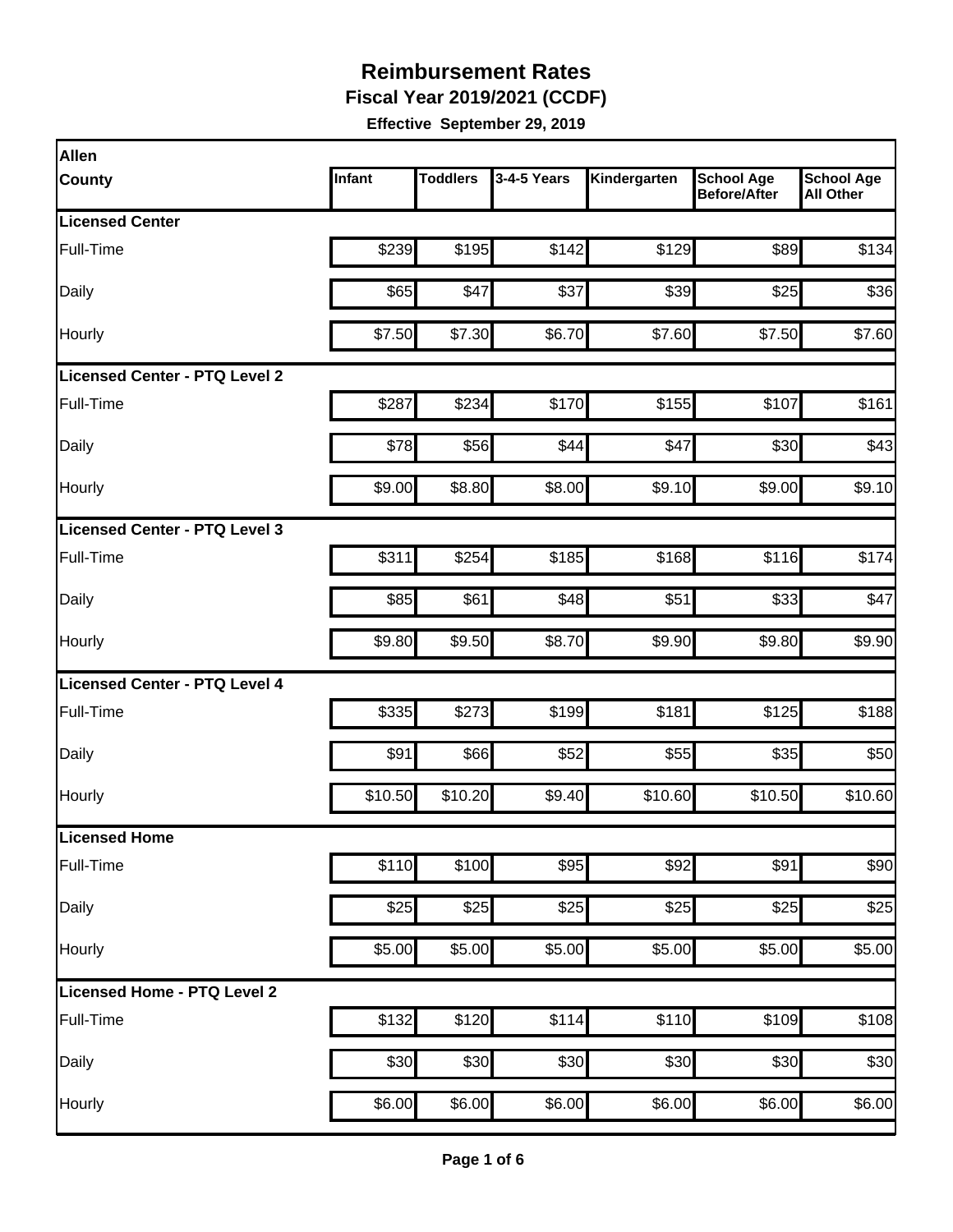**Fiscal Year 2019/2021 (CCDF)** 

| Infant | <b>Toddlers</b> | 3-4-5 Years      | Kindergarten                                                                                                                        | <b>School Age</b><br><b>Before/After</b> | <b>School Age</b><br><b>All Other</b>                                        |
|--------|-----------------|------------------|-------------------------------------------------------------------------------------------------------------------------------------|------------------------------------------|------------------------------------------------------------------------------|
|        |                 |                  |                                                                                                                                     |                                          |                                                                              |
| \$143  |                 | \$124            | \$120                                                                                                                               | \$118                                    | \$117                                                                        |
| \$33   |                 | \$33             | \$33                                                                                                                                |                                          | \$33                                                                         |
| \$6.50 |                 | \$6.50           | \$6.50                                                                                                                              | \$6.50                                   | \$6.50                                                                       |
|        |                 |                  |                                                                                                                                     |                                          |                                                                              |
| \$154  |                 | \$133            | \$129                                                                                                                               | \$127                                    | \$126                                                                        |
| \$35   |                 | \$35             | \$35                                                                                                                                | \$35                                     | \$35                                                                         |
| \$7.00 |                 | \$7.00           | \$7.00                                                                                                                              | \$7.00                                   | \$7.00                                                                       |
|        |                 |                  |                                                                                                                                     |                                          |                                                                              |
| \$140  |                 | \$92             |                                                                                                                                     | \$57                                     | \$96                                                                         |
| \$31   |                 | \$26             | \$26                                                                                                                                |                                          | \$25                                                                         |
| \$7.00 |                 | \$5.70           | \$3.20                                                                                                                              | \$5.70                                   | \$5.70                                                                       |
|        |                 |                  |                                                                                                                                     |                                          |                                                                              |
| \$190  |                 | \$117            | \$110                                                                                                                               | \$73                                     | \$115                                                                        |
| \$48   |                 | \$32             | \$33                                                                                                                                | \$22                                     | \$31                                                                         |
| \$7.30 |                 | \$6.20           | \$5.40                                                                                                                              |                                          | \$6.70                                                                       |
|        |                 |                  |                                                                                                                                     |                                          |                                                                              |
| \$287  | \$234           | \$170            | \$155                                                                                                                               | \$107                                    | \$161                                                                        |
|        |                 | \$44             | \$47                                                                                                                                |                                          | \$43                                                                         |
| \$9.00 |                 | \$8.00           | \$9.10                                                                                                                              | \$9.00                                   | \$9.10                                                                       |
|        |                 |                  |                                                                                                                                     |                                          |                                                                              |
| \$311  |                 | \$185            |                                                                                                                                     |                                          | \$174                                                                        |
| \$85   | \$61            | $\overline{$}48$ | \$51                                                                                                                                |                                          | \$47                                                                         |
| \$9.80 | \$9.50          | \$8.70           | $\overline{$9.90}$                                                                                                                  | \$9.80                                   | \$9.90                                                                       |
|        |                 | \$78             | \$130<br>\$33<br>\$6.50<br>\$140<br>\$35<br>\$7.00<br>\$116<br>\$28<br>\$5.90<br>\$156<br>\$38<br>\$6.60<br>\$56<br>\$8.80<br>\$254 |                                          | \$33<br>\$90<br>\$18<br>\$6.60<br>\$30<br>\$168<br>\$116<br>$\overline{$}33$ |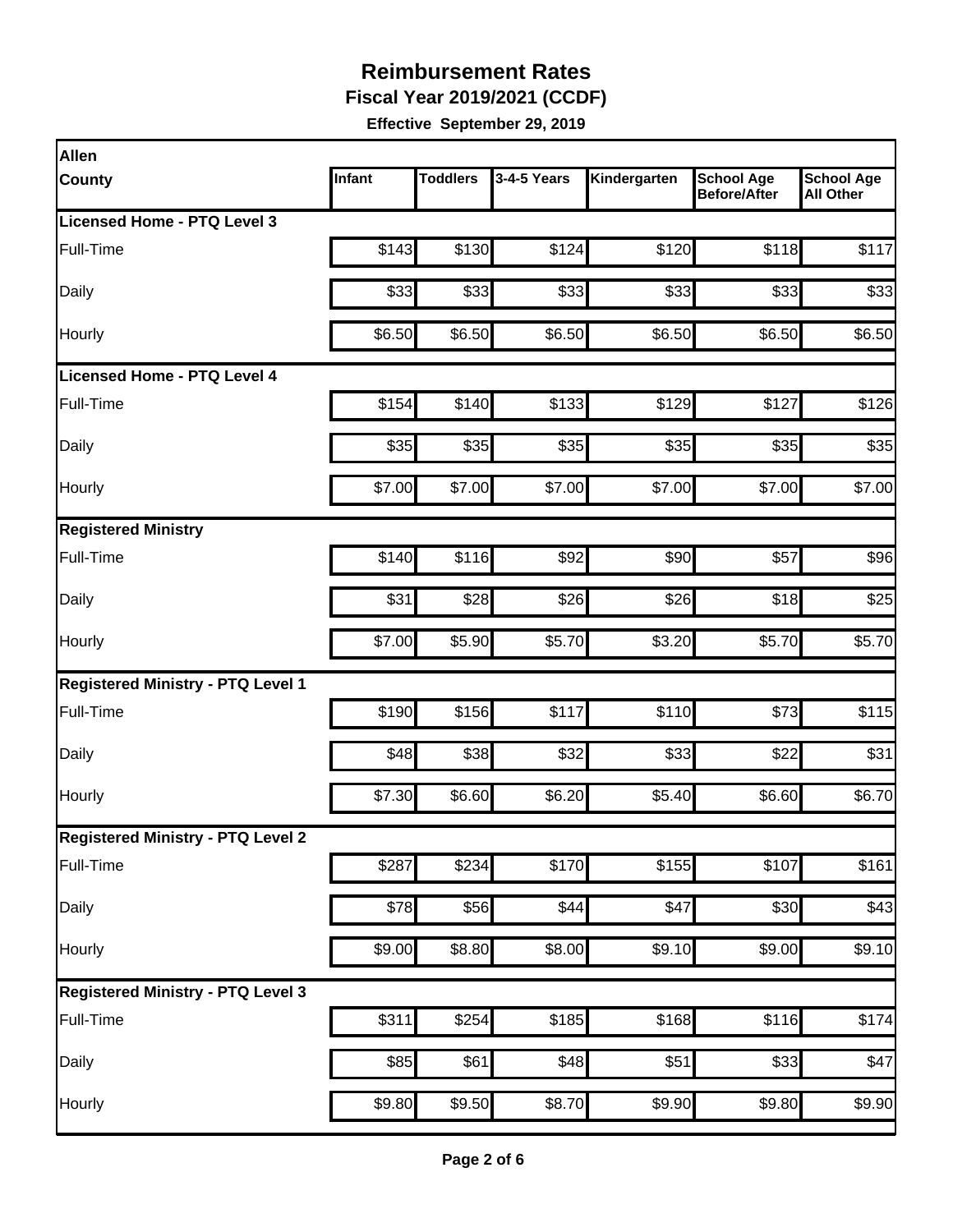**Fiscal Year 2019/2021 (CCDF)** 

| Allen                                    |         |          |             |              |                                          |                                       |  |  |  |
|------------------------------------------|---------|----------|-------------|--------------|------------------------------------------|---------------------------------------|--|--|--|
| <b>County</b>                            | Infant  | Toddlers | 3-4-5 Years | Kindergarten | <b>School Age</b><br><b>Before/After</b> | <b>School Age</b><br><b>All Other</b> |  |  |  |
| <b>Registered Ministry - PTQ Level 4</b> |         |          |             |              |                                          |                                       |  |  |  |
| Full-Time                                | \$335   | \$273    | \$199       | \$181        | \$125                                    | \$188                                 |  |  |  |
| Daily                                    | \$91    | \$66     | \$52        | \$55         | \$35                                     | \$50                                  |  |  |  |
| Hourly                                   | \$10.50 | \$10.20  | \$9.40      | \$10.60      | \$10.50                                  | \$10.60                               |  |  |  |
| <b>Exempt Center</b>                     |         |          |             |              |                                          |                                       |  |  |  |
| Full-Time                                | \$140   | \$116    | \$92        | \$90         | \$57                                     | \$96                                  |  |  |  |
| Daily                                    | \$31    | \$28     | \$26        | \$26         | \$18                                     | \$25                                  |  |  |  |
| Hourly                                   | \$7.00  | \$5.90   | \$5.70      | \$3.20       | \$5.70                                   | \$5.70                                |  |  |  |
| <b>Accredited Exempt Center</b>          |         |          |             |              |                                          |                                       |  |  |  |
| Full-Time                                | \$209   | \$172    | \$142       | \$138        | \$96                                     | \$141                                 |  |  |  |
| Daily                                    | \$66    | \$47     | \$41        | \$36         | \$28                                     | \$39                                  |  |  |  |
| Hourly                                   | \$8.30  | \$7.40   | \$7.40      | \$5.40       | \$8.30                                   | \$8.40                                |  |  |  |
| <b>Exempt Home</b>                       |         |          |             |              |                                          |                                       |  |  |  |
| Full-Time                                | \$90    | \$85     | \$85        | \$79         | \$67                                     | \$80                                  |  |  |  |
| Daily                                    | \$18    | \$18     | \$17        | \$17         | \$16                                     | \$17                                  |  |  |  |
| Hourly                                   | \$3.40  | \$3.40   | \$3.40      | \$3.40       | \$3.40                                   | \$3.40                                |  |  |  |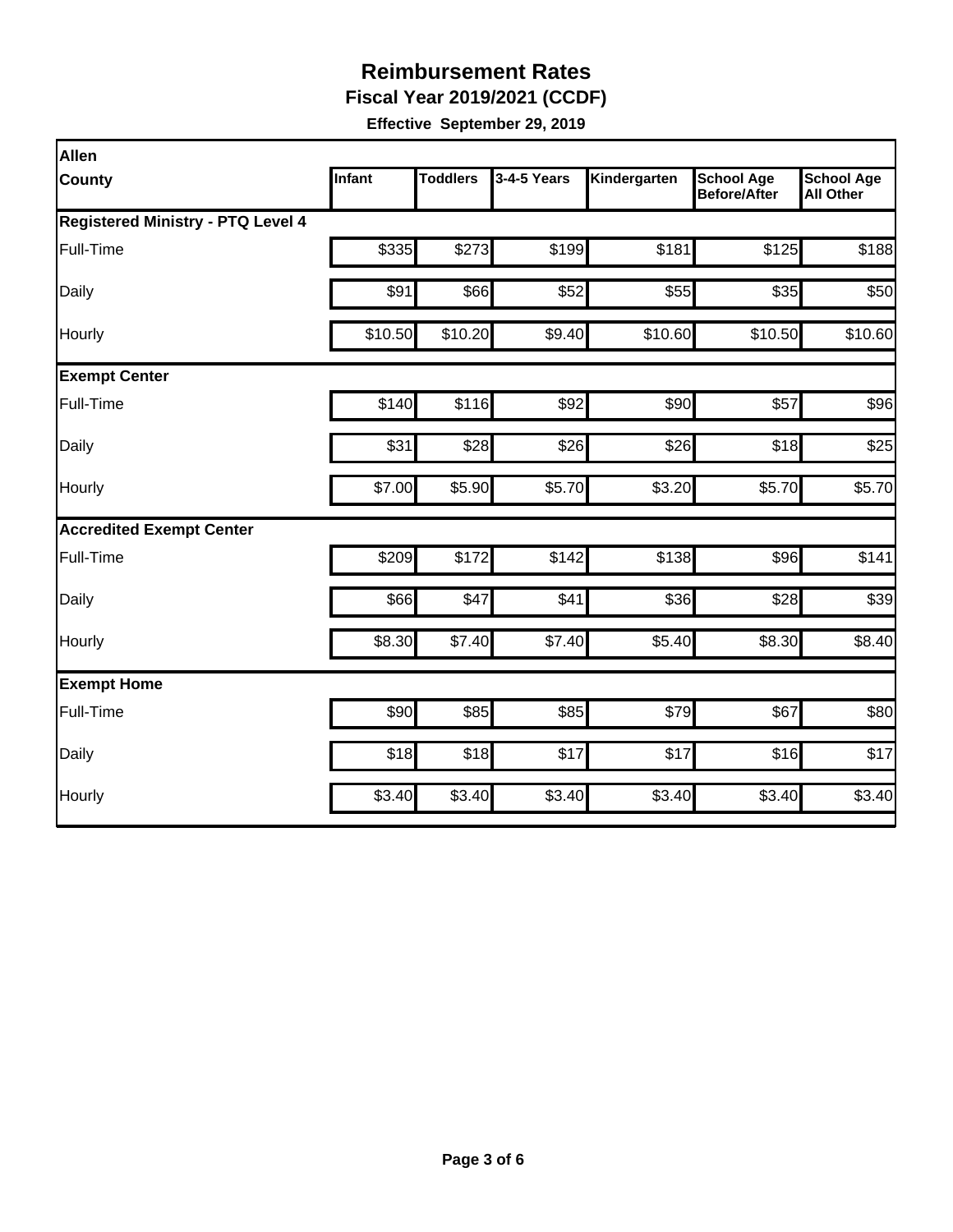**School Year 2019/2021 (OMW Pre-K)** 

| Allen                             |        |                 |             |              |                                   |                         |
|-----------------------------------|--------|-----------------|-------------|--------------|-----------------------------------|-------------------------|
| <b>County</b>                     | Infant | <b>Toddlers</b> | 3-4-5 Years | Kindergarten | <b>School Age</b><br>Before/After | School Age<br>All Other |
| Licensed Center - PTQ Level 3     |        |                 |             |              |                                   |                         |
| Full-Time                         |        |                 | \$203.50    |              |                                   |                         |
| Daily                             |        |                 |             |              |                                   |                         |
| Hourly                            |        |                 |             |              |                                   |                         |
| Licensed Center - PTQ Level 4     |        |                 |             |              |                                   |                         |
| Full-Time                         |        |                 | \$218.90    |              |                                   |                         |
| Daily                             |        |                 |             |              |                                   |                         |
| Hourly                            |        |                 |             |              |                                   |                         |
| Licensed Home - PTQ Level 3       |        |                 |             |              |                                   |                         |
| Full-Time                         |        |                 | \$136.40    |              |                                   |                         |
| Daily                             |        |                 |             |              |                                   |                         |
| Hourly                            |        |                 |             |              |                                   |                         |
| Licensed Home - PTQ Level 4       |        |                 |             |              |                                   |                         |
| Full-Time                         |        |                 | \$146.30    |              |                                   |                         |
| Daily                             |        |                 |             |              |                                   |                         |
| Hourly                            |        |                 |             |              |                                   |                         |
| VCP Ministry - PTQ Level 0        |        |                 |             |              |                                   |                         |
| Full-Time                         |        |                 | \$101.20    |              |                                   |                         |
| Daily                             |        |                 |             |              |                                   |                         |
| Hourly                            |        |                 |             |              |                                   |                         |
| <b>VCP Ministry - PTQ Level 3</b> |        |                 |             |              |                                   |                         |
| Full-Time                         |        |                 | \$203.50    |              |                                   |                         |
| Daily                             |        |                 |             |              |                                   |                         |
| Hourly                            |        |                 |             |              |                                   |                         |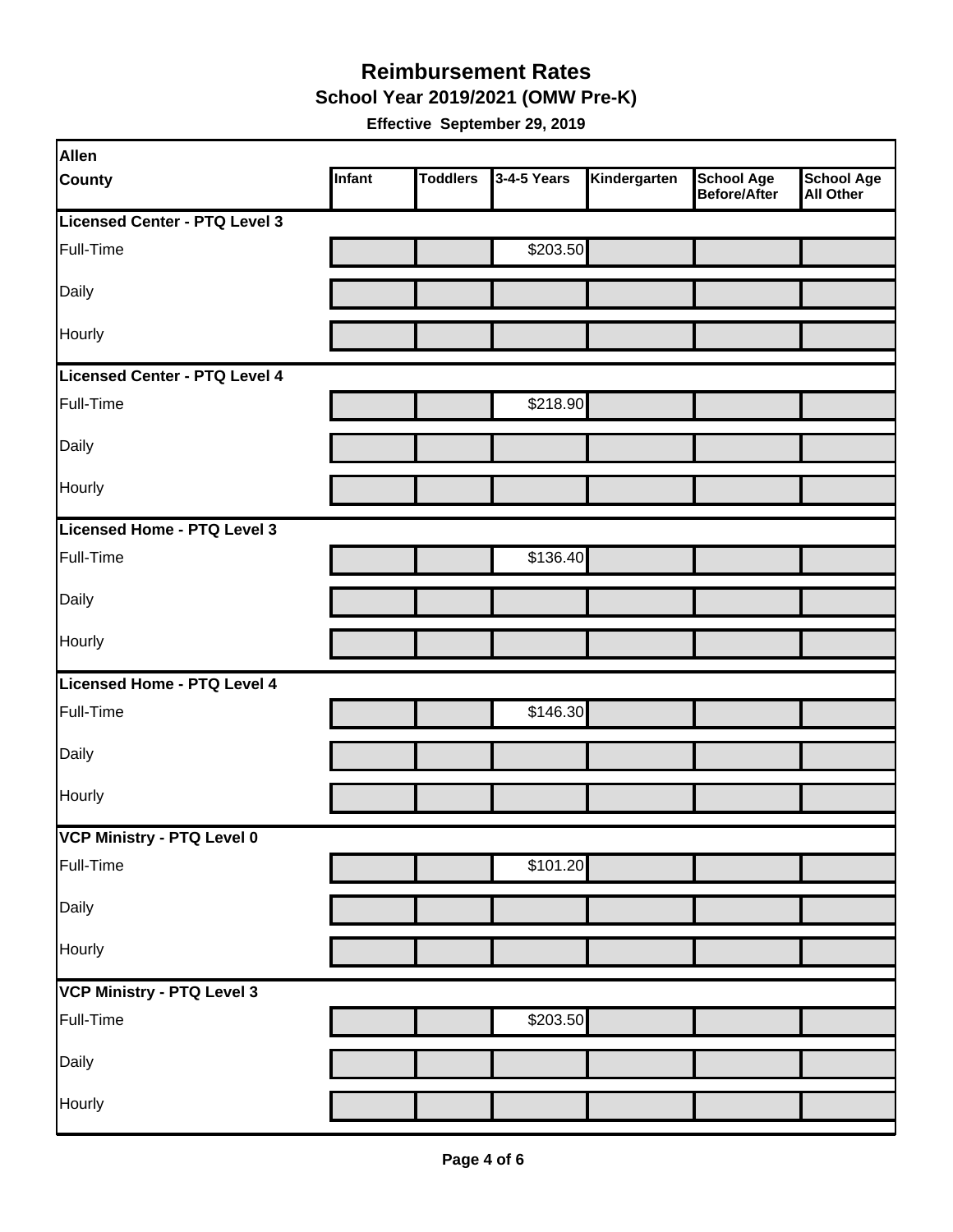**School Year 2019/2021 (OMW Pre-K)** 

| Allen                                          |        |                 |             |              |                                   |                                       |  |  |  |
|------------------------------------------------|--------|-----------------|-------------|--------------|-----------------------------------|---------------------------------------|--|--|--|
| <b>County</b>                                  | Infant | <b>Toddlers</b> | 3-4-5 Years | Kindergarten | <b>School Age</b><br>Before/After | <b>School Age</b><br><b>All Other</b> |  |  |  |
| <b>VCP Ministry - PTQ Level 4</b>              |        |                 |             |              |                                   |                                       |  |  |  |
| Full-Time                                      |        |                 | \$218.90    |              |                                   |                                       |  |  |  |
| Daily                                          |        |                 |             |              |                                   |                                       |  |  |  |
| Hourly                                         |        |                 |             |              |                                   |                                       |  |  |  |
| Private Accredited School - PTQ Level 0        |        |                 |             |              |                                   |                                       |  |  |  |
| Full-Time                                      |        |                 | \$156.20    |              |                                   |                                       |  |  |  |
| Daily                                          |        |                 |             |              |                                   |                                       |  |  |  |
| Hourly                                         |        |                 |             |              |                                   |                                       |  |  |  |
| Private Accredited School - PTQ Level 1        |        |                 |             |              |                                   |                                       |  |  |  |
| Full-Time                                      |        |                 | \$156.20    |              |                                   |                                       |  |  |  |
| Daily                                          |        |                 |             |              |                                   |                                       |  |  |  |
| Hourly                                         |        |                 |             |              |                                   |                                       |  |  |  |
| Private Accredited School - PTQ Level 2        |        |                 |             |              |                                   |                                       |  |  |  |
| Full-Time                                      |        |                 | \$187.00    |              |                                   |                                       |  |  |  |
| Daily                                          |        |                 |             |              |                                   |                                       |  |  |  |
| Hourly                                         |        |                 |             |              |                                   |                                       |  |  |  |
| Private Accredited School - PTQ Level 3        |        |                 |             |              |                                   |                                       |  |  |  |
| Full-Time                                      |        |                 | \$203.50    |              |                                   |                                       |  |  |  |
| Daily                                          |        |                 |             |              |                                   |                                       |  |  |  |
| Hourly                                         |        |                 |             |              |                                   |                                       |  |  |  |
| <b>Private Accredited School - PTQ Level 4</b> |        |                 |             |              |                                   |                                       |  |  |  |
| Full-Time                                      |        |                 | \$218.90    |              |                                   |                                       |  |  |  |
| Daily                                          |        |                 |             |              |                                   |                                       |  |  |  |
| Hourly                                         |        |                 |             |              |                                   |                                       |  |  |  |